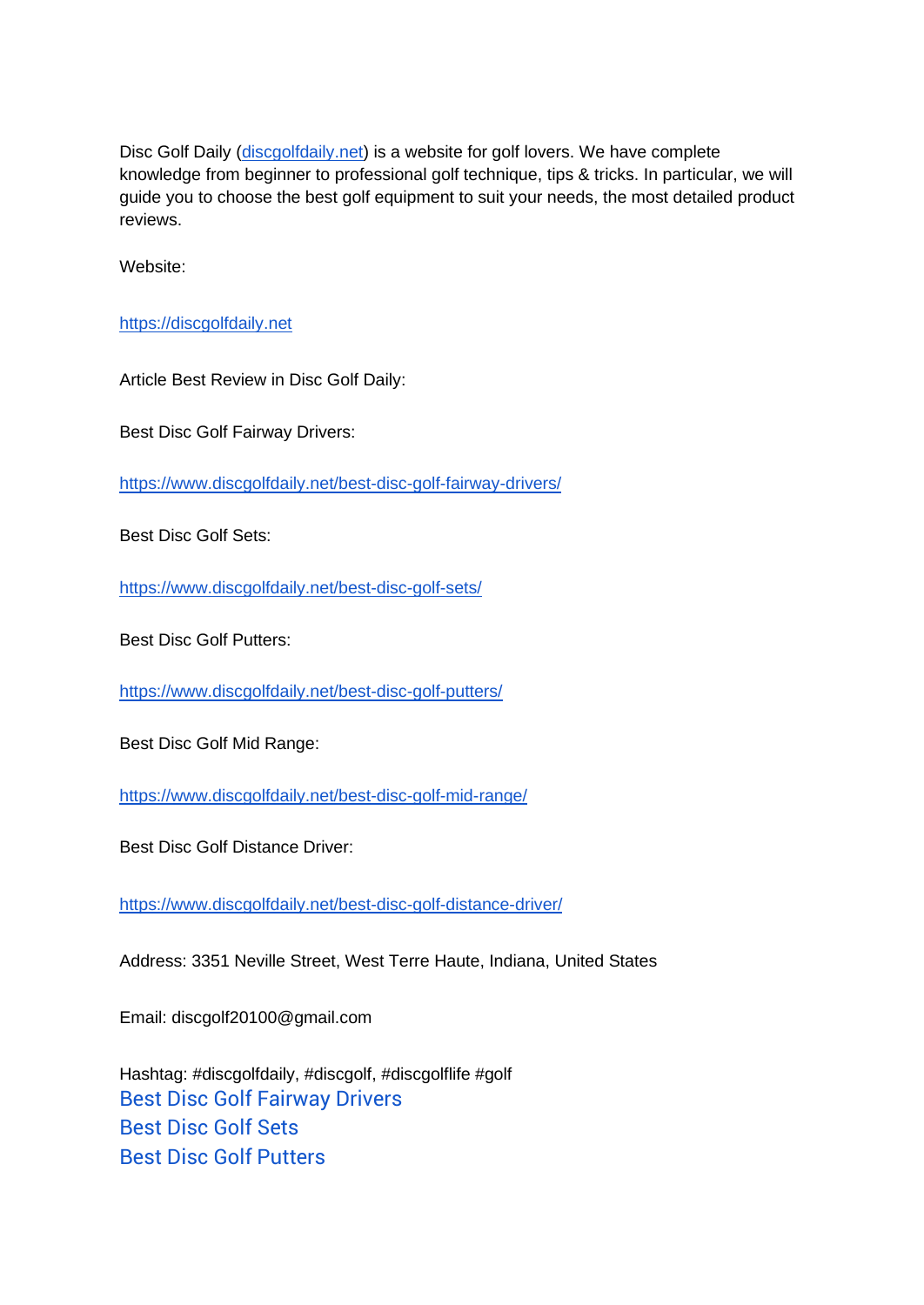## [Best Disc Golf Mid Range](https://www.discgolfdaily.net/best-disc-golf-mid-range/) [Best Disc Golf Distance Driver](https://www.discgolfdaily.net/best-disc-golf-distance-driver/)

Social:

<https://www.linkedin.com/in/discgolfdaily/>

<https://www.pinterest.com/discgolfdaily/>

<https://500px.com/p/discgolfdaily>

<https://stocktwits.com/discgolfdaily>

[https://www.youtube.com/channel/UCB6BbKgyJGI6kAjbA\\_KC10Q/about](https://www.youtube.com/channel/UCB6BbKgyJGI6kAjbA_KC10Q/about)

<https://www.reddit.com/user/discgolfdaily-net>

<https://www.liveinternet.ru/users/discgolfdaily/blog>

<https://discgolfdaily.tumblr.com/>

<https://vi.gravatar.com/discgolfdailynet>

<https://meerkatjambalayaariel99173.wordpress.com/>

<https://www.goodreads.com/discgolfdaily>

<https://yarabook.com/discgolfdaily>

<https://github.com/discgolfdaily>

<https://ello.co/discgolfdaily>

<https://myspace.com/discgolfdaily-net>

<https://discgolfdaily-net.blogspot.com/>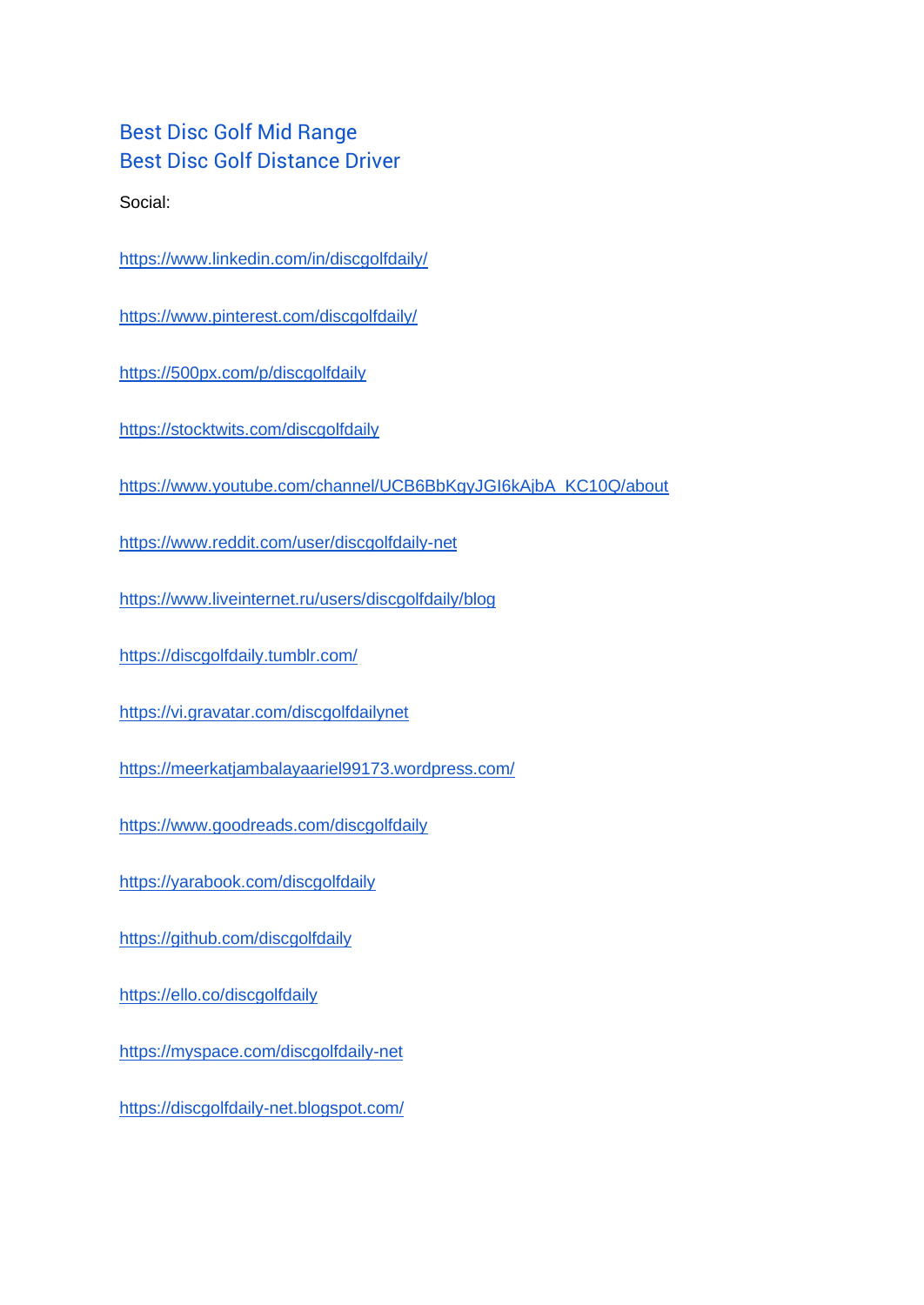<https://www.blogger.com/profile/01417343857788537218>

<https://www.behance.net/discgolfdaily>

<https://www.flickr.com/people/discgolfdaily/>

<https://www.kickstarter.com/profile/discgolfdaily/about>

<https://linktr.ee/discgolfdaily>

<https://gab.com/discgolfdaily>

<https://www.instapaper.com/p/9621434>

<https://www.diigo.com/user/discgolfdaily>

<https://player.me/discgolfdaily/about>

<https://sites.google.com/view/discgolfdaily/>

<https://scholar.google.com/citations?hl=vi&user=8geE24wAAAAJ>

<https://coub.com/discgolfdaily>

<https://getpocket.com/my-list/tags/discgolfdaily>

<https://vimeo.com/discgolfdaily>

<https://fr.eyeka.com/u/discgolfdaily>

<https://www.bahamaslocal.com/userprofile/100837/discgolfdaily.html>

<https://pantip.com/profile/6688294>

<https://www.hebergementweb.org/members/discgolfdaily.181466/>

<https://torgi.gov.ru/forum/user/profile/1565571.page>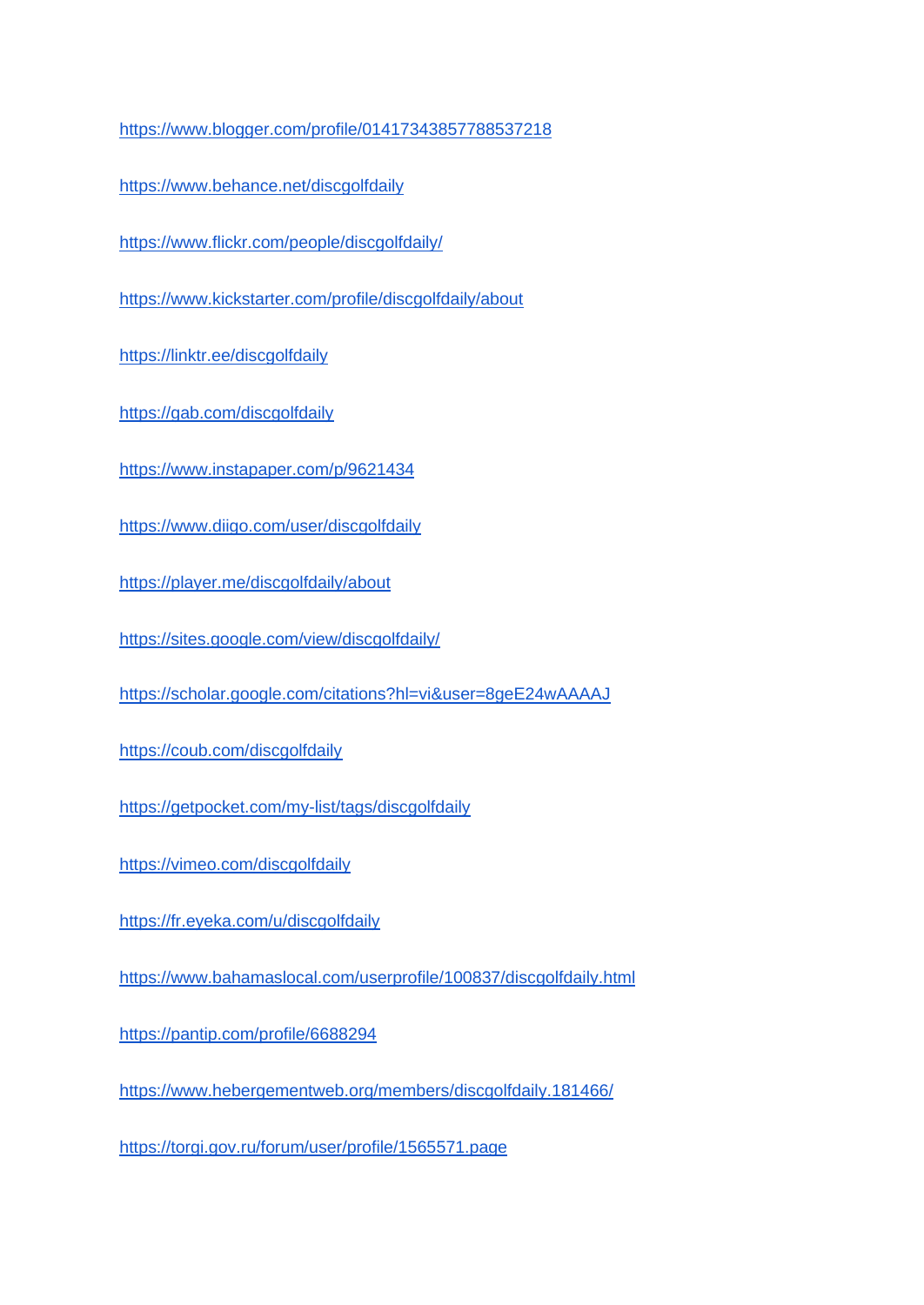<https://gfycat.com/@discgolfdaily>

<http://uid.me/discgolfdaily>

<https://pbase.com/discgolfdaily/profile>

<https://wakelet.com/@discgolfdaily>

<https://anchor.fm/discgolfdaily>

<http://www.good-tutorials.com/users/discgolfdaily>

<https://leetcode.com/discgolfdaily/>

<https://my.archdaily.com/us/@disc-golf-daily>

<https://oyaaa.net/discgolfdaily>

<https://coolors.co/u/discgolfdaily>

<https://worldcosplay.net/member/1004565>

<https://cliqafriq.com/discgolfdaily>

<http://atlas.dustforce.com/user/discgolfdaily>

<https://independent.academia.edu/discgolfdaily>

<https://lookbook.nu/discgolfdaily>

<https://www.ultimate-guitar.com/u/discgolfdaily>

<https://hvacr.vn/diendan/members/discgolfdaily.126592/#about>

<https://forums.holdemmanager.com/member.php?u=354941>

<https://redliberal.com/@discgolfdaily>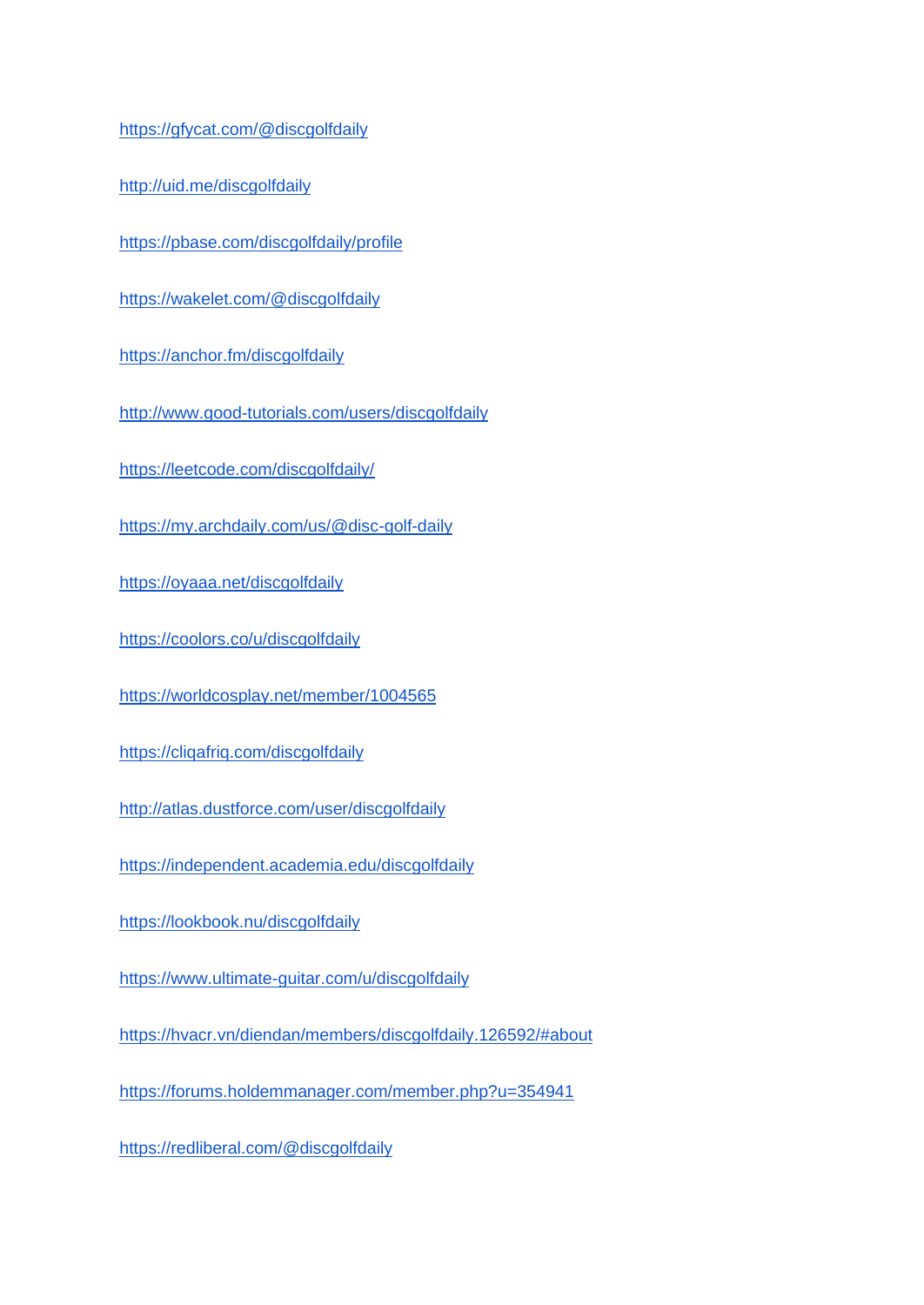<https://wefunder.com/discgolfdaily>

[http://cloudsdeal.xobor.de/u899\\_discgolfdaily.html](http://cloudsdeal.xobor.de/u899_discgolfdaily.html)

<https://www.roleplaygateway.com/member/discgolfdaily/>

<https://issuu.com/discgolfdaily>

<https://www.youmagine.com/discgolfdaily/designs>

<https://www.folkd.com/user/discgolfdaily>

<https://www.metal-archives.com/users/discgolfdaily>

<https://qiita.com/discgolfdaily>

<https://cycling74.com/author/616501627c419c2f9f0a7271>

[http://q2a.sydt.com.tw/index.php?qa=user&qa\\_1=discgolfdaily](http://q2a.sydt.com.tw/index.php?qa=user&qa_1=discgolfdaily)

<http://www.lawrence.com/users/discgolfdaily/>

<https://dashburst.com/discgolfdaily>

<http://tupalo.com/en/users/3233529>

<https://gifyu.com/discgolfdaily>

<https://sketchfab.com/discgolfdaily>

<https://band.us/band/85563143/intro>

<https://www.slideserve.com/discgolfdaily>

<https://d.cosx.org/u/discgolfdaily>

<https://www.mixcloud.com/discgolfdaily/>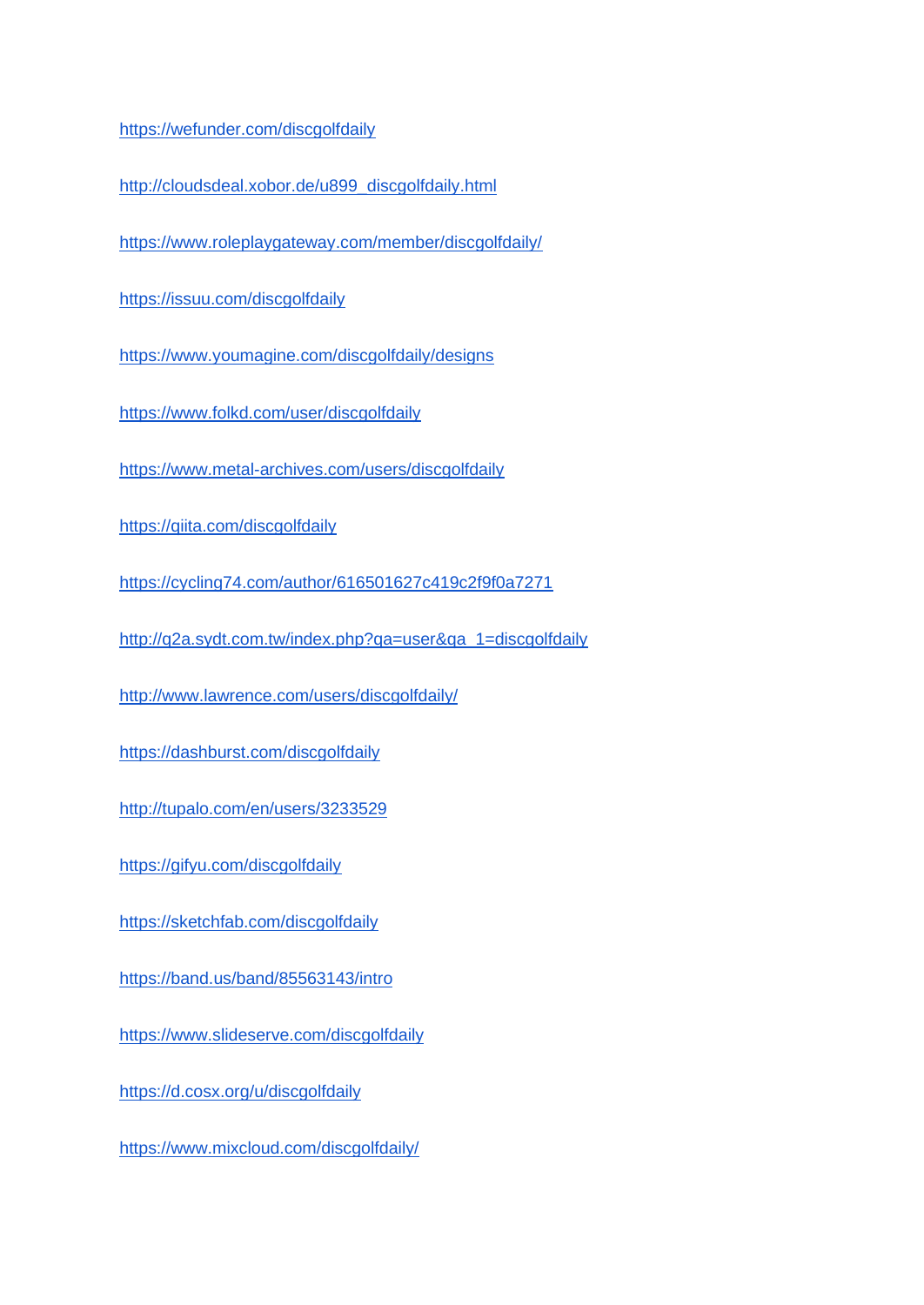<http://qooh.me/discgolfdaily>

<https://www.11secondclub.com/users/profile/1519398>

<http://hawkee.com/profile/804308/>

<http://www.authorstream.com/discgolfdaily/>

<https://www.hulkshare.com/discgolfdaily>

<http://www.effecthub.com/user/1994691>

<https://www.bonanza.com/users/50523690/profile>

<https://descubre.beqbe.com/p/discgolfdaily>

<https://www.metooo.io/u/discgolfdaily>

<https://www.trainsim.com/vbts/member.php?471508-discgolfdaily>

<http://www.anabolicsteroidforums.com/members/65128-discgolfdaily>

<https://devpost.com/discgolfdaily>

<https://www.logobids.com/users/discgolfdaily>

<https://www.plimbi.com/author/50699/discgolfdaily>

<http://talktoislam.com/user/discgolfdaily>

[https://teampages.com/teams/1993084-discgolfdaily--other--team](https://teampages.com/teams/1993084-discgolfdaily--other--team-website/announcements/2302903-Disc-Golf-Daily)[website/announcements/2302903-Disc-Golf-Daily](https://teampages.com/teams/1993084-discgolfdaily--other--team-website/announcements/2302903-Disc-Golf-Daily)

<https://www.speedrun.com/user/discgolfdaily>

<https://sharree.com/User-discgolfdaily>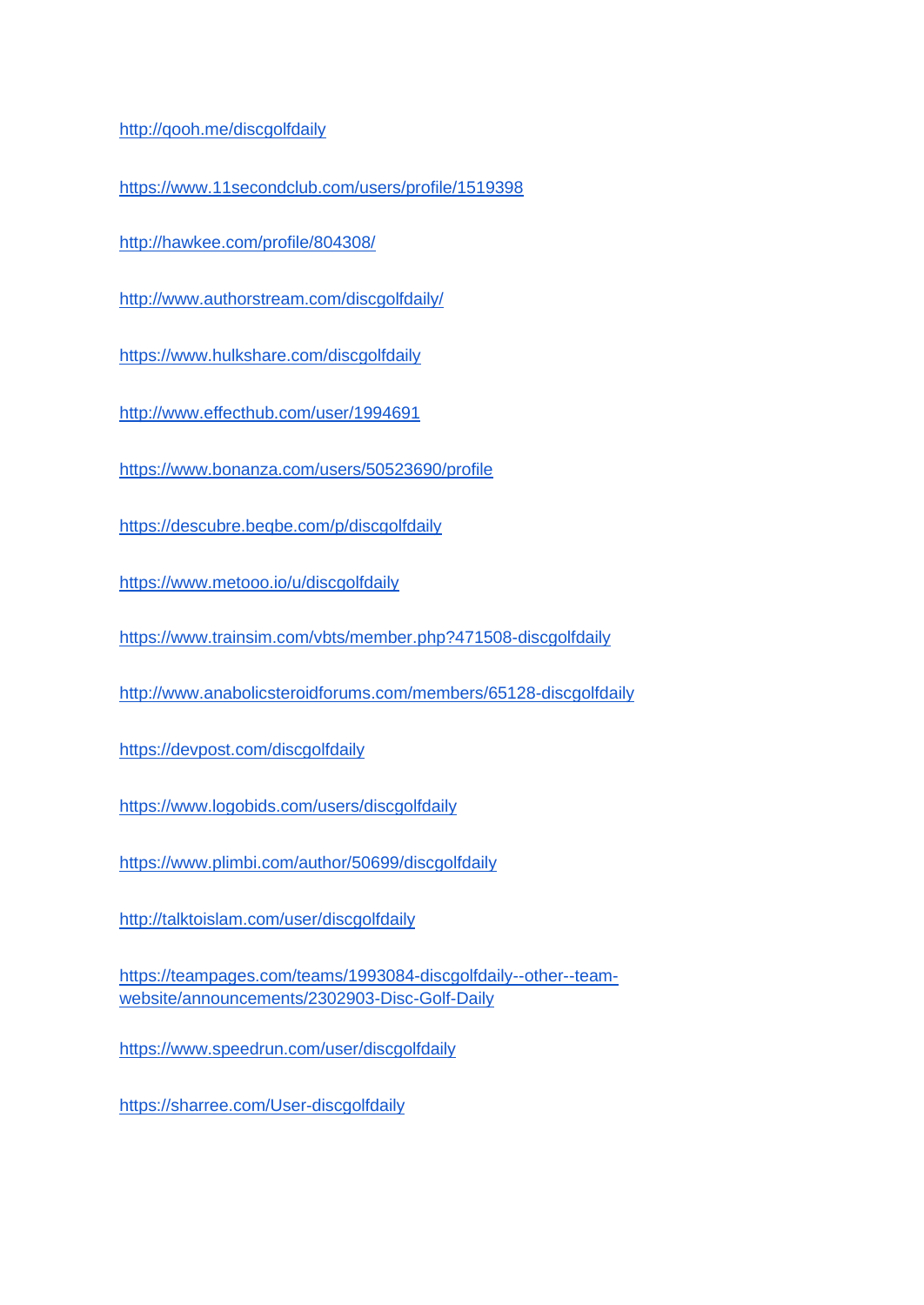<https://www.warriorforum.com/members/discgolfdaily.html>

<https://androidforums.com/members/discgolfdaily.2148232/>

[https://www.viki.com/users/discgolf20100\\_70/about](https://www.viki.com/users/discgolf20100_70/about)

<https://app.glosbe.com/profile/6853528928116543176>

<https://forum.magicmirror.builders/user/discgolfdaily>

<https://startupmatcher.com/p/discgolfdaily>

<http://programujte.com/profil/35950-disc-golf-daily/>

<http://forum1.shellmo.org/member.php?action=profile&uid=1290298>

<https://discgolfdaily.contently.com/>

[https://challenges.openideo.com/servlet/hype/IMT?userAction=Browse&templateName=&](https://challenges.openideo.com/servlet/hype/IMT?userAction=Browse&templateName=&documentId=ab90e84243ab047f752a9724293df73b) [documentId=ab90e84243ab047f752a9724293df73b](https://challenges.openideo.com/servlet/hype/IMT?userAction=Browse&templateName=&documentId=ab90e84243ab047f752a9724293df73b)

<https://www.chordie.com/forum/profile.php?section=about&id=1211159>

<https://vozforum.org/members/discgolfdaily.234999/#about>

<http://discgolfdaily.mee.nu/>

<https://social.msdn.microsoft.com/Profile/discgolfdaily>

<https://www.doyoubuzz.com/disc-golf-daily>

<https://starity.hu/profil/302205-discgolfdaily/>

<https://slashdot.org/~discgolfdaily>

<https://myanimelist.net/profile/discgolfdaily>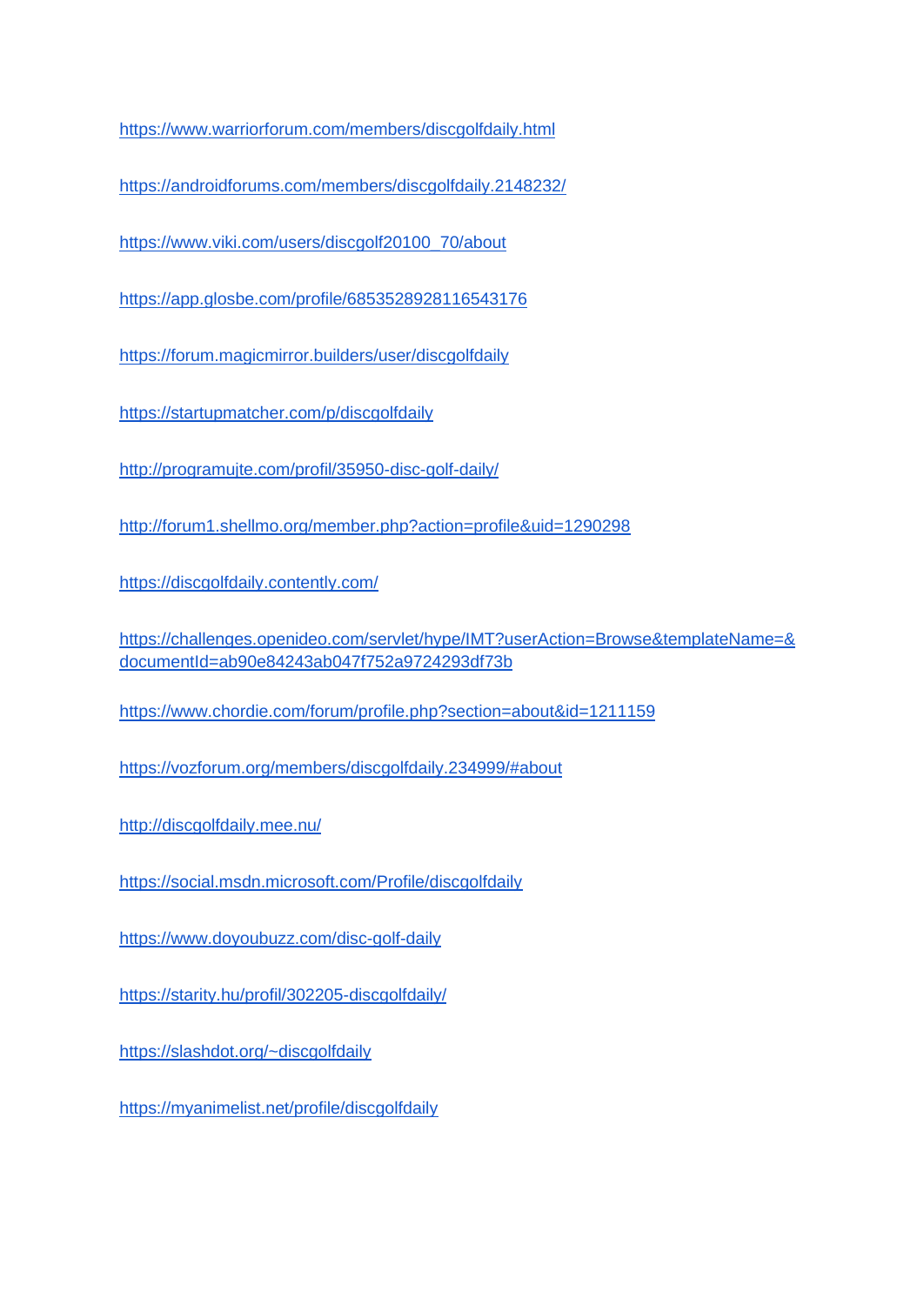<http://www.shadowera.com/member.php?116493-discgolfdaily>

<https://www.gaiaonline.com/profiles/discgolfdaily/45654132/>

<https://www.onrpg.com/boards/members/2015544-discgolfdaily>

<https://forum.dzpknews.com/space-uid-404807.html>

<https://android.libhunt.com/u/discgolfdaily>

<https://www.drupalgovcon.org/user/73226>

<https://www.cheaperseeker.com/u/discgolfdaily>

<http://photozou.jp/user/top/3293856>

<https://pawoo.net/@discgolfdaily>

<https://teletype.in/@discgolfdaily>

<https://www.webtoolhub.com/profile.aspx?user=42280372>

<https://www.threadless.com/@discgolfdaily/activity>

<https://www.free-ebooks.net/profile/1340087/discgolfdaily>

<https://forums.giantitp.com/member.php?248403-discgolfdaily>

<https://www.intensedebate.com/profiles/discgolfdailynet>

<https://public.tableau.com/app/profile/discgolfdaily>

<https://www.cplusplus.com/user/discgolfdaily/>

<https://cults3d.com/en/users/discgolfdaily>

<https://www.myminifactory.com/users/discgolfdaily>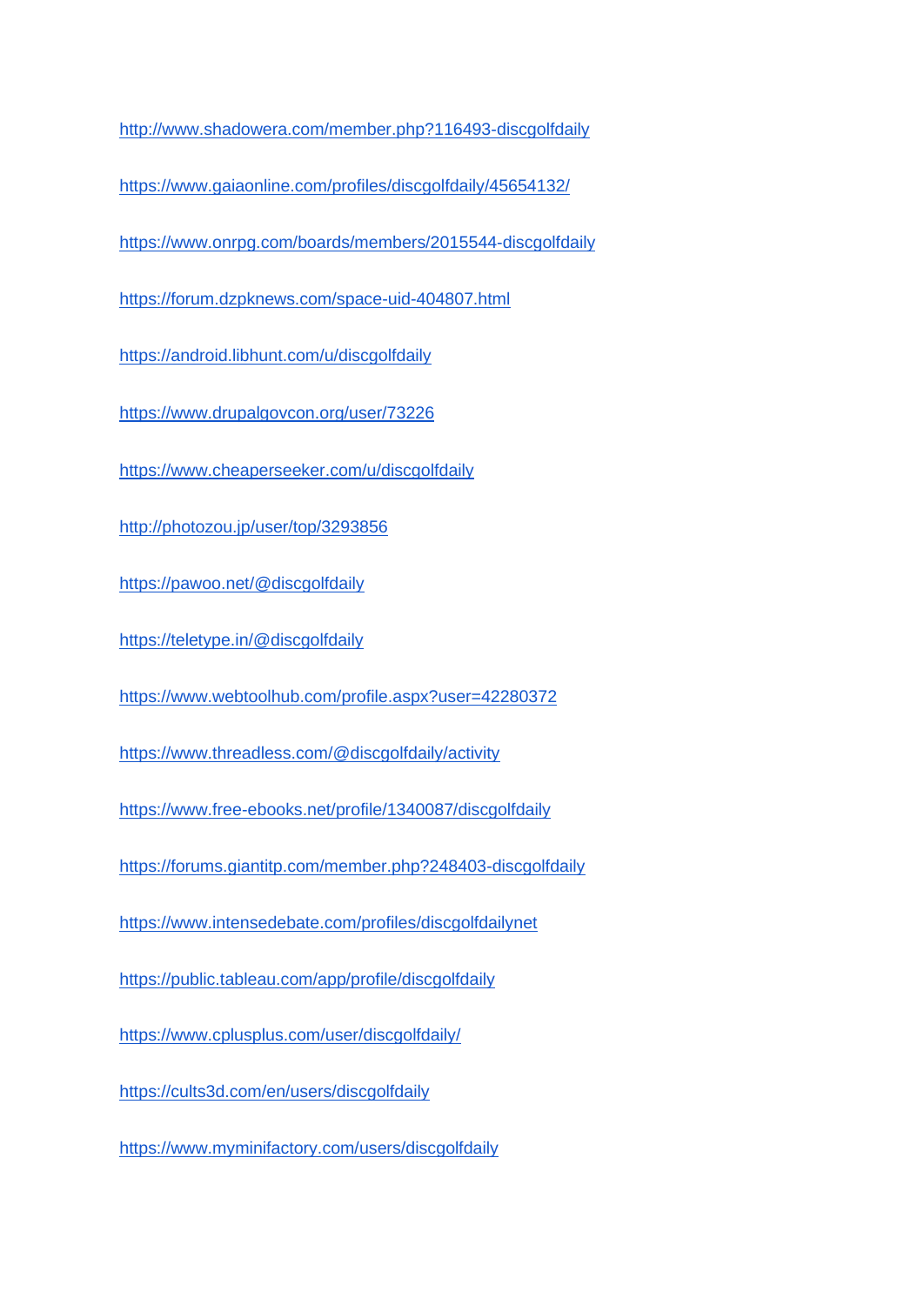<https://forums.prosportsdaily.com/member.php?1090252-discgolfdaily>

<https://sallatunturinkoulu.purot.net/profile/discgolfdaily>

<https://forums.eugensystems.com/memberlist.php?mode=viewprofile&u=136998>

<https://www.allmyfaves.com/discgolfdaily/>

<https://www.ted.com/profiles/30925594/about>

<https://voz.vn/u/discgolfdaily.1770516/#about>

<http://community.getvideostream.com/user/discgolfdaily>

<http://vnvista.com/forums/member89190.html>

<https://www.castingcall.club/m/discgolfdaily>

<https://forum.pcformat.pl/discgolfdaily-u>

<https://roomstyler.com/users/discgolfdaily>

<https://www.pozible.com/profile/discgolfdaily>

<https://rabbitroom.com/members/discgolfdaily/profile/>

<https://exercism.org/profiles/discgolfdaily>

<http://forum.efilmvn.com/index.php?members/discgolfdaily.1500/#about>

<https://osf.io/d5vkn/>

<https://replit.com/@discgolfdaily>

<https://forums.goha.ru/member.php?u=1477378>

<http://bcmoney-mobiletv.com/discgolfdaily>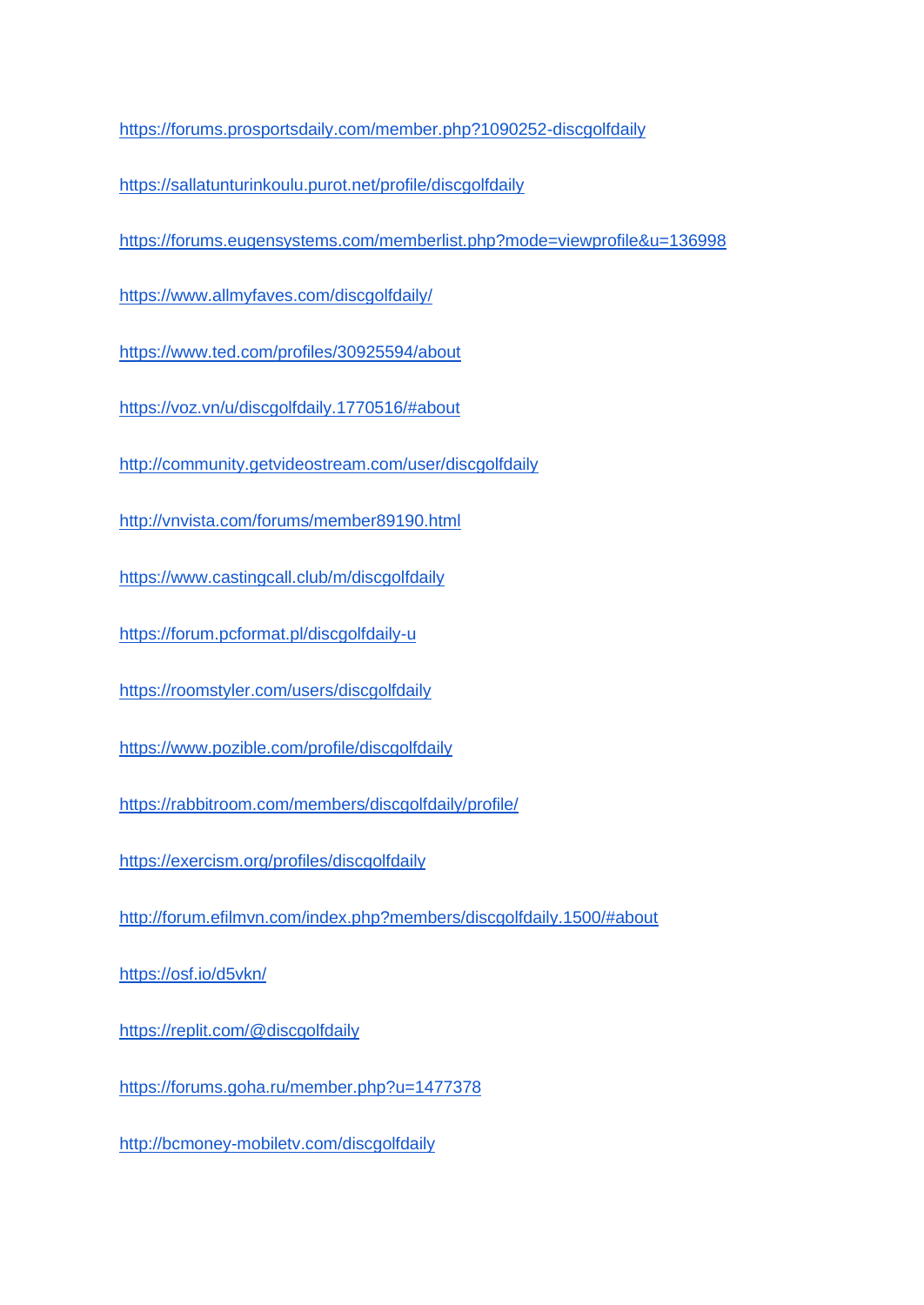<https://www.feedsfloor.com/profile/discgolfdaily>

<https://subrion.org/members/info/discgolfdaily/>

<https://www.veoh.com/users/discgolfdaily>

<https://roundme.com/@discgolfdaily/about>

<https://yemle.com/profile/discgolfdaily>

<http://www.ihubbub.com/discgolfdaily>

<https://fileforums.com/member.php?u=259134>

<https://os.mbed.com/users/discgolfdaily/>

<https://forums.funny-games.biz/members/discgolfdaily.2019603/>

<https://underworldvn.com/members/discgolfdaily.71729/>

<https://experiment.com/users/discgolfdaily>

<https://notionpress.com/author/412899>

<https://community.aodyo.com/user/discgolfdaily>

<https://community.windy.com/user/discgolfdaily>

<https://findery.com/discgolfdaily>

<https://www.deviantart.com/discgolfdaily>

<https://tapas.io/discgolfdaily>

[https://discgolfdaily.mystrikingly.com](https://discgolfdaily.mystrikingly.com/)

<https://support.advancedcustomfields.com/forums/users/discgolfdaily/>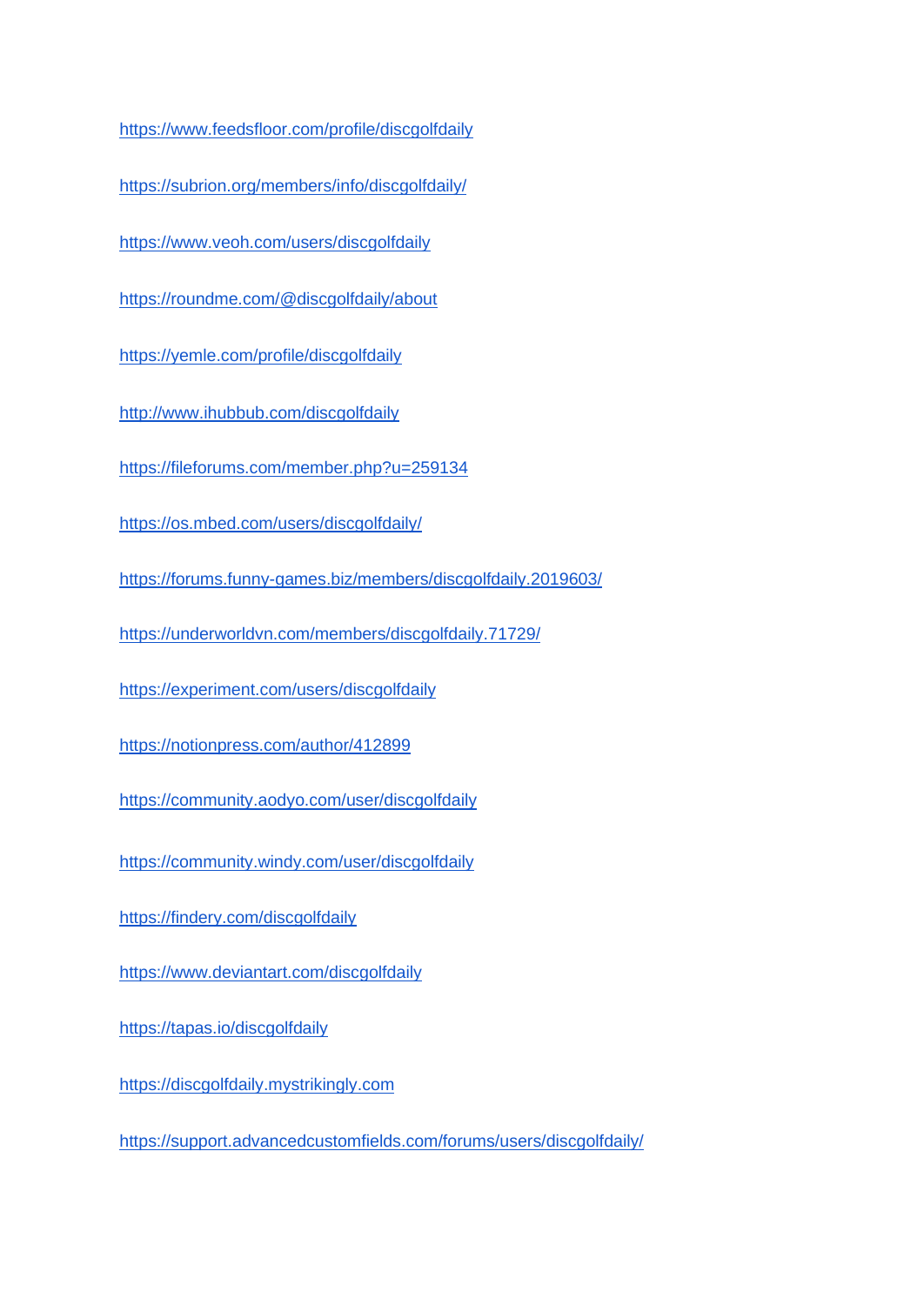<https://flythemes.net/forums/users/discgolfdaily/>

<https://piqs.de/user/discgolfdaily/>

<https://bbs.now.qq.com/home.php?mod=space&uid=1595511>

<https://mymediads.com/profiles/75523>

<http://86x.org/home.php?mod=space&uid=556919>

<https://talk.plesk.com/members/discgolfdaily.234243/#about>

<https://demo.wowonder.com/discgolfdaily>

<https://forums.hostsearch.com/member.php?211804-discgolfdaily>

<https://www.tickaroo.com/user/61651826fa42742792e99630>

<http://www.socialbookmarkssite.com/user/discgolfdaily>

<https://www.zoimas.com/profile/discgolfdaily/about>

<https://skitterphoto.com/photographers/23087/discgolfdaily>

<https://www.bitsdujour.com/profiles/asybSg>

[http://wpc.hotlog.ru/profile.php?user\\_id=417595](http://wpc.hotlog.ru/profile.php?user_id=417595)

<https://gotartwork.com/Profile/disc-golf-daily/111163/>

<https://www.bakespace.com/members/profile/discgolfdaily/1364686/>

<https://www.longisland.com/profile/discgolfdaily>

<https://hub.docker.com/u/discgolfdaily>

<https://onmogul.com/discgolfdaily>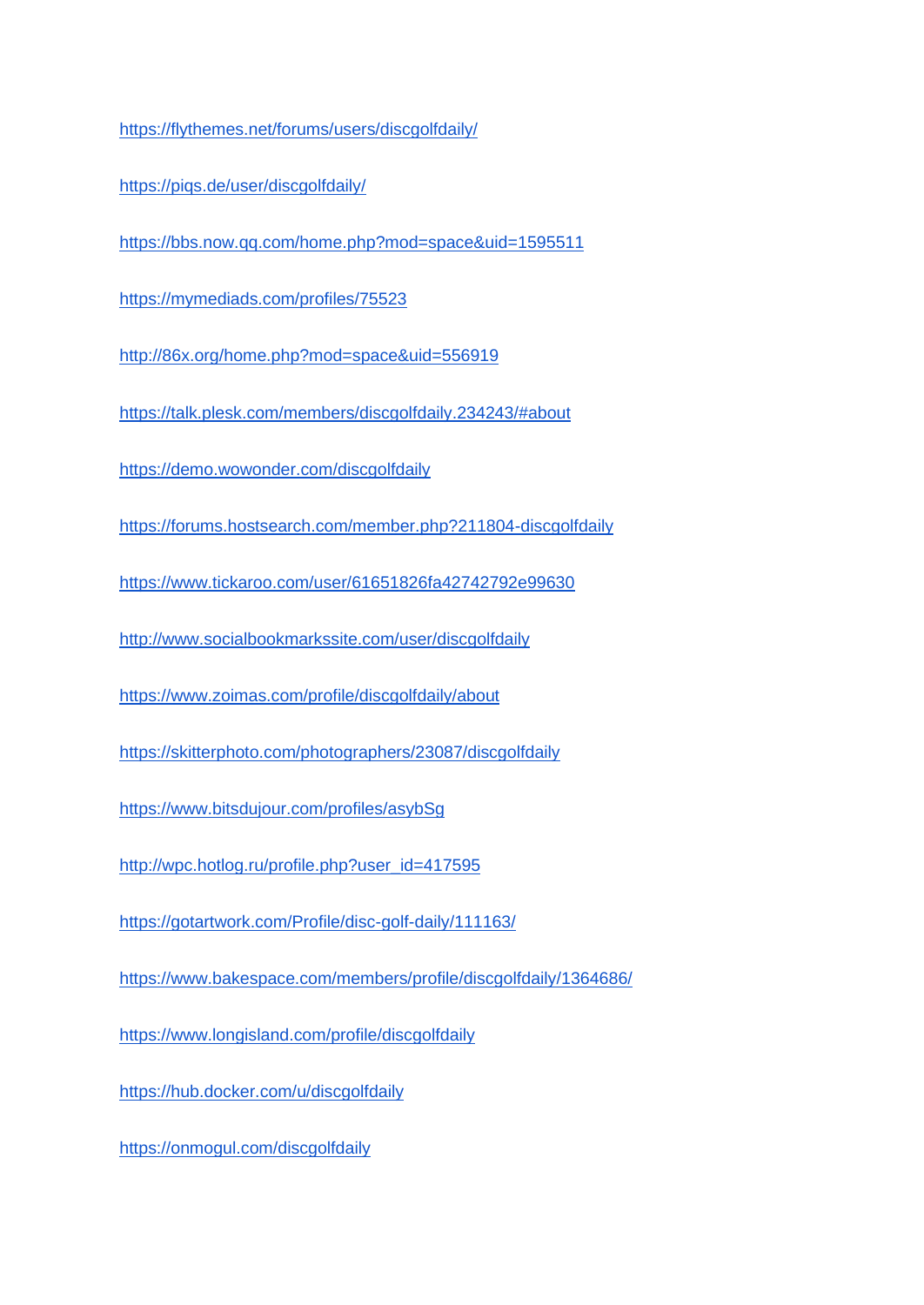<https://www.theodysseyonline.com/user/@discgolfdaily>

<https://www.beatstars.com/discgolfdaily/about>

<https://penzu.com/public/fd782ebd>

<https://forum.cs-cart.com/user/164991-discgolfdaily/>

<https://www.bsl24.de/Activity-Feed/My-Profile/UserId/109433>

<https://discgolfdaily.hpage.com/>

<http://www.progettokublai.net/forums/users/discgolfdaily>

<http://recipes.mentaframework.org/user/profile/161421.page>

<https://ameblo.jp/discgolfdaily>

<https://www.mojomarketplace.com/user/discgolfdaily-T7ElqYpjHS>

<http://onlineboxing.net/jforum/user/profile/132041.page>

<http://www.aytoloja.org/jforum/user/profile/189203.page>

<http://rosalind.info/users/discgolfdaily/>

<http://discgolfdaily.bravesites.com/>

<https://forum.umbandaeucurto.com/usuario/discgolfdaily>

<https://wrapbootstrap.com/user/discgolfdaily>

<https://www.spreaker.com/user/15430901>

<https://www.codechef.com/users/discgolfdaily>

<https://www.credly.com/users/discgolfdaily/badges>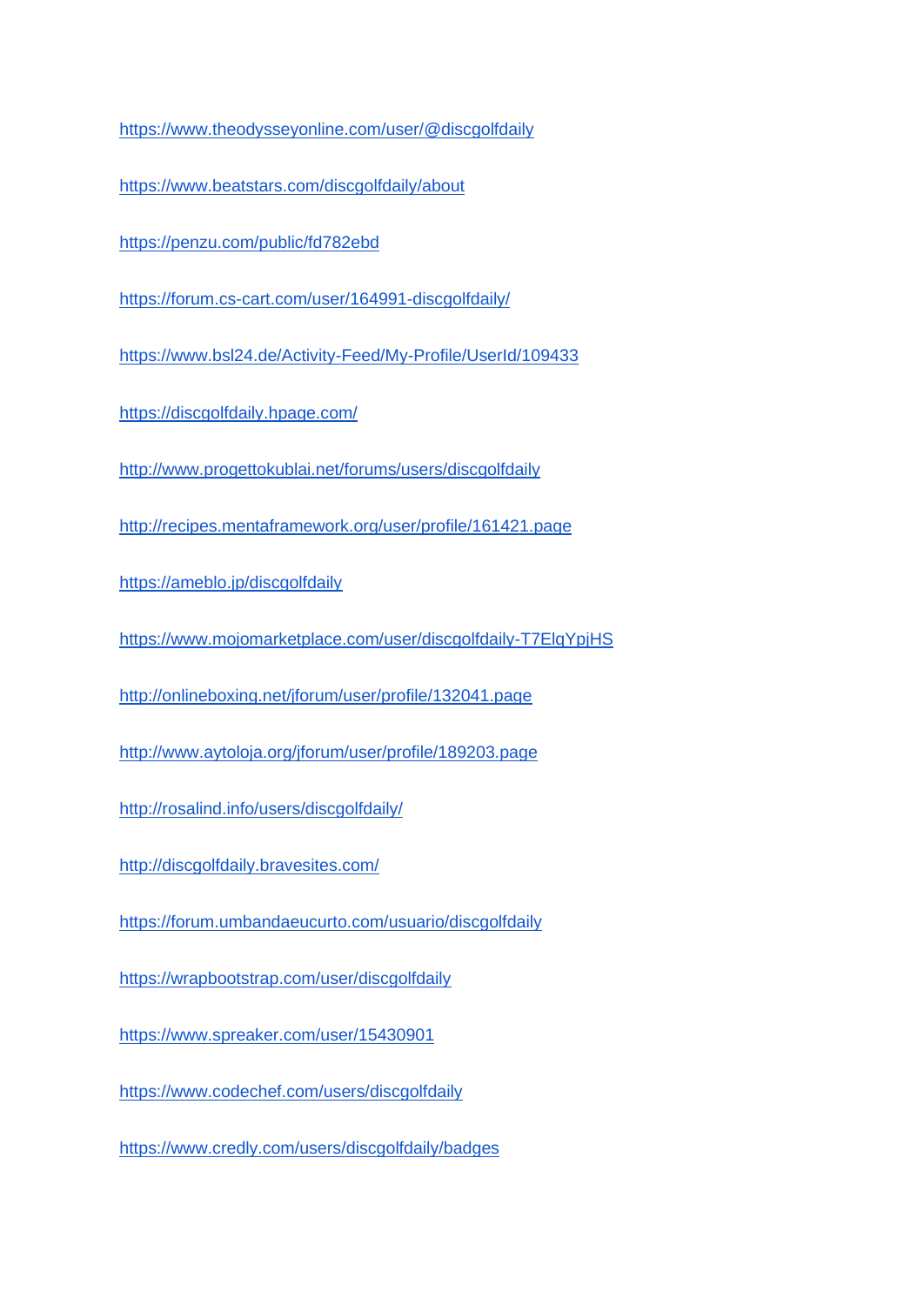<https://community.virginmedia.com/t5/user/viewprofilepage/user-id/831619>

<https://www.creativelive.com/student/discgolfdaily>

<https://www.sqlservercentral.com/forums/user/discgolfdaily>

<https://pastebin.com/u/discgolfdaily>

<https://telegra.ph/Disc-Golf-Daily-10-12>

<https://www.lifeofpix.com/photographers/discgolfdaily/>

<https://godotengine.org/qa/user/discgolfdaily>

<https://guides.co/p/discgolfdaily>

<https://www.designspiration.com/discgolfdaily/saves/>

<https://www.diggerslist.com/discgolfdaily/about>

<https://tldrlegal.com/users/discgolfdaily>

<https://site-stats.org/discgolfdaily.net/>

<http://projectcs.sci.ubu.ac.th/discgolfdaily>

<https://dev.funkwhale.audio/discgolfdaily>

<https://code.getnoc.com/discgolfdaily>

<https://code.datasciencedojo.com/discgolfdaily>

<https://lab.quickbox.io/discgolfdaily>

<http://www.4mark.net/story/4620286/disc-golf-daily>

<https://mastodon.online/@discgolfdaily>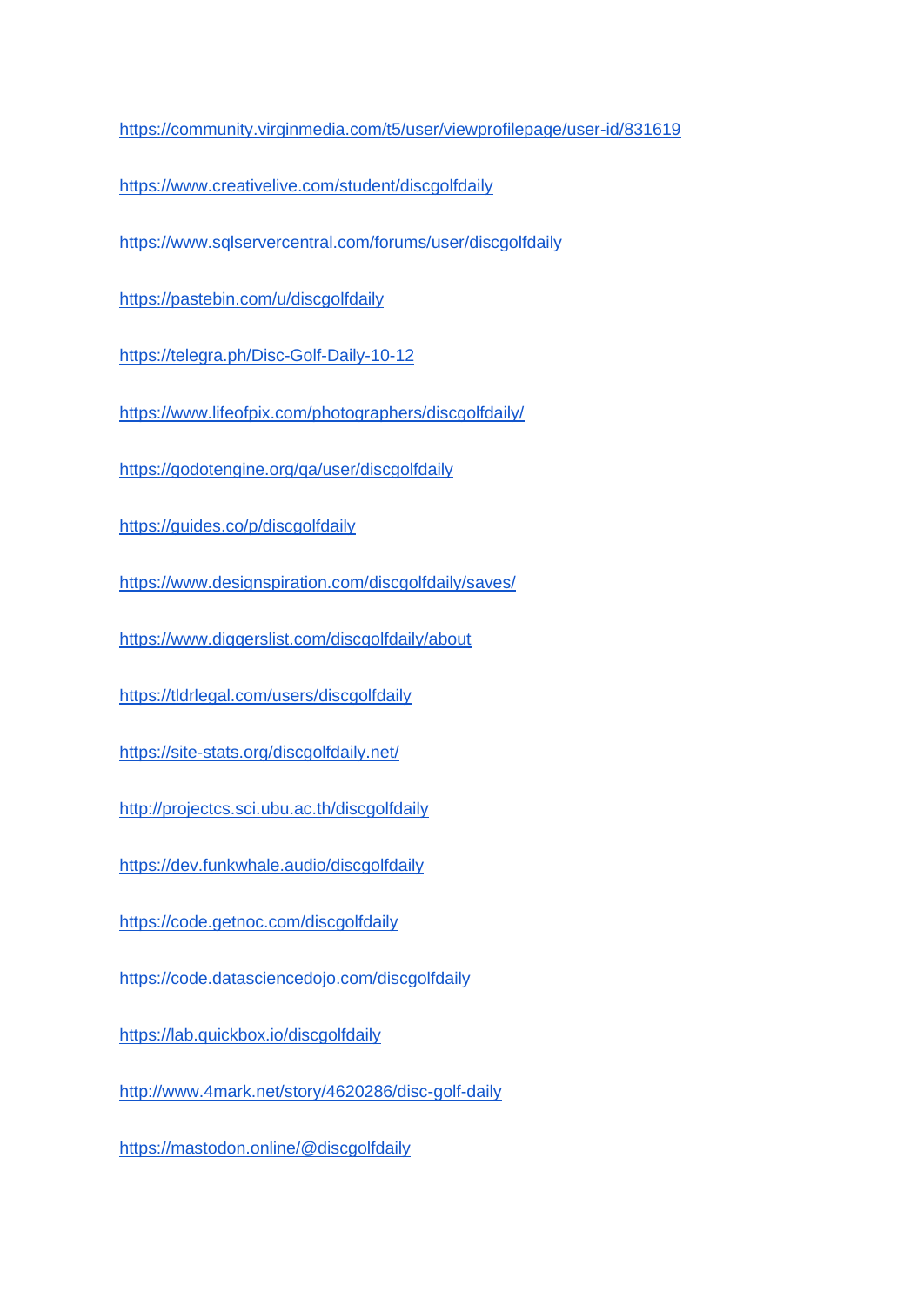<https://mastodon.social/@discgolfdaily>

<https://mastodon.top/@discgolfdaily>

<https://toot.wales/@discgolfdaily>

<http://xclams.xwiki.org/xwiki/bin/view/XWiki/discgolfdaily>

<https://hearthis.at/discgolfdaily/set/discgolfdaily/>

<http://forum.ppr.pl/profile.php?mode=viewprofile&u=discgolfdaily>